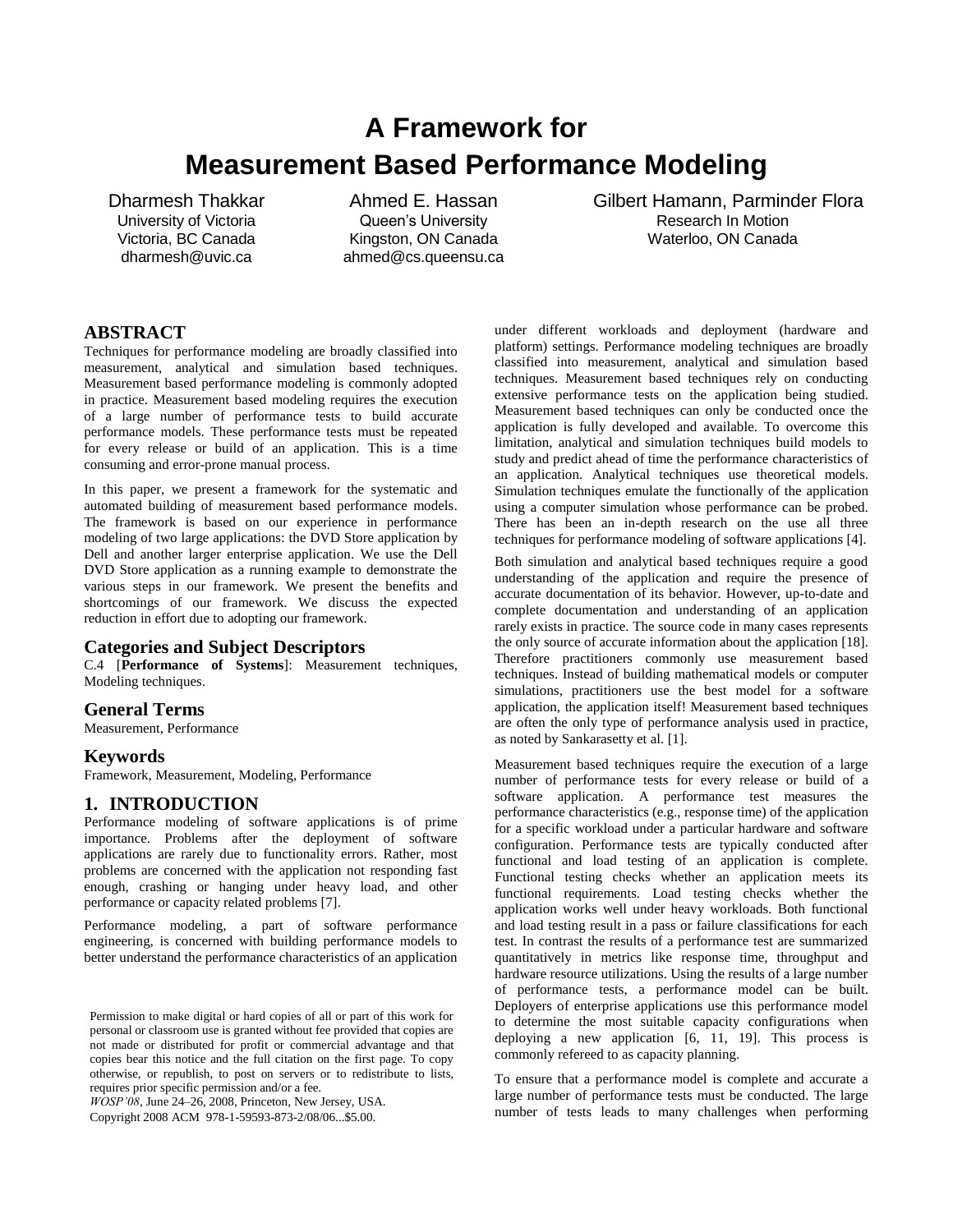measurement based modeling in practice. Setting up the environment for executing each test is usually a manual process, which is lengthy and error prone. Setup mis-configurations are common, costly, and are usually hard to detect. The test setup process is repeated a large number of times since tests are repeated many times. Tests are repeated to ensure the statistical validity of results and to study the performance of an application in different hardware and platform settings. With each build or version of a software application, the measurement based models must be updated by re-running most of the performance tests. Building and maintaining measurement based models is a time consuming and resource intensive process. For instance, if a bug is discovered in an application during performance modeling then the full performance modeling is usually repeated once the bug is fixed.

Much of the practice has focused on automating performance testing instead of modeling. Industry is primarily focused on building sophisticated load testing tools, such as WebLOAD [13] and HP LoadRunner [14]. Such tools although very valuable for performance testing, do not help address the full life cycle of measurement based performance modeling. Since measurement based performance modeling is one of the final steps in an already late release schedule, techniques are needed to speed up the modeling process. Practitioners require tools to assist them in building and updating measurement based models by automating the various steps in performance modeling.

In this paper, we propose a framework that encompasses the full life cycle of measurement based performance modeling. The framework automates the process of picking the appropriate load tests to execute in order to build an accurate and representative model. The framework then automates the setup of the load tests using off-the-shelf load testing tools such as HP LoadRunner. The framework also assists performance analysts in analyzing the results. The main contribution of our work is the proposal of a framework that brings together various venues of research to support analysts in their day-to-day activities. Using our framework researchers can explore contributing and fitting their own research work into the proposed framework. Moreover, analysts can compare various tools and techniques using the structure of our framework.

#### **Paper Organization**

The paper is organized as follows. In section 2, we discuss the application of performance modeling in practice. Section 3 discusses the challenges associated with measurement based performance modeling. In section 4 we discuss how our framework addresses those challenges and present the various steps in our framework. Section 5 discusses the efforts needed to customize our framework. Section 6 covers the limitations of our framework. Section 7 presents related work and section 8 concludes the paper.

# **2. APPLICATION OF PERFORMANCE MODELING IN PRACTICE**

Measurement based modeling of a software application is commonly used in practice to produce capacity calculators and performance white papers. Such calculators and white papers are commonly developed for hardware platforms (e.g. [\[6\]\)](#page-9-0) and large enterprise applications (e.g., [11, 19]). These calculators help customers in capacity planning activities. Capacity planning involves selecting the most appropriate configurations for

deploying an application while satisfying performance requirements and financial constraints. When deploying enterprise applications, customers must determine whether their current deployment infrastructure, is over-engineered (then they can reduce deployment costs) or under-engineered (then they can invest more to improve the user's experience). For example, a capacity analysis for a web application may indicate that a desired response time of 8 milli-seconds cannot be achieved, if the application is servicing 200 requests per second (i.e., usage workload) while running on a dual P4-1.2Ghz machine with 2 GB of memory (i.e., hardware configuration). Other hardware configurations should be explored to achieve the desired response time. Customers and support staff would like to address issues such as:

- 1. What hardware is sufficient to deploy product X and offer a good user experience?
- 2. If I upgrade to version 3.x, will my current quality of service be affected? Will I need new hardware?
- 3. How much quality of service improvements should I expect if I upgrade my I/O subsystem?
- 4. If I enable another 100 users on my current hardware, what will be my CPU and disk utilizations?
- 5. When should I upgrade my current hardware given my expected workload growth?

Figure 1 shows an example of a capacity calculator for the online DVD Store application by Dell. The predictions produced by the calculator are based on the inputs given in the UI and a performance model for that application. For example, given a particular hardware configuration of a 3.2 two-way P-IV CPU, and the various workload parameters, as shown in Figure 1, the calculator produces the predications by the model. The model predicts an average CPU utilization of 40%, a memory usage of 790MB and a response time of 16ms. A customer could modify the hardware or workload configurations to determine a suitable configuration that would meet future demands and their budget.

#### **Target processor**

#### **Computer type**

|                               | 3.2 GHz, Intel® Pentium® IV processor with Hyper-Threading Technology |  |
|-------------------------------|-----------------------------------------------------------------------|--|
| Number of physical processors |                                                                       |  |
| two-way                       |                                                                       |  |

| <b>Workload Configuration selection</b>      |                         |                     |  |  |  |
|----------------------------------------------|-------------------------|---------------------|--|--|--|
| <b>Number Of Users</b><br><b>Transaction</b> |                         | Frequency (per hor) |  |  |  |
| 35 <sup>1</sup>                              | Create Customer Profile | 15                  |  |  |  |
|                                              | 250 Customer Login      | 35                  |  |  |  |
| 350                                          | <b>Search Title</b>     |                     |  |  |  |
| 195                                          | Purchase Title          | 30                  |  |  |  |

# Estimated values on target computers are based on measured values

### **Estimated Performance Metrics**

| Average % Processor Time       | 40.     |
|--------------------------------|---------|
| Memory usage (MB)              | 790.121 |
| (Response Time (milli Seconds) |         |

**Figure 1: An example of capacity calculator**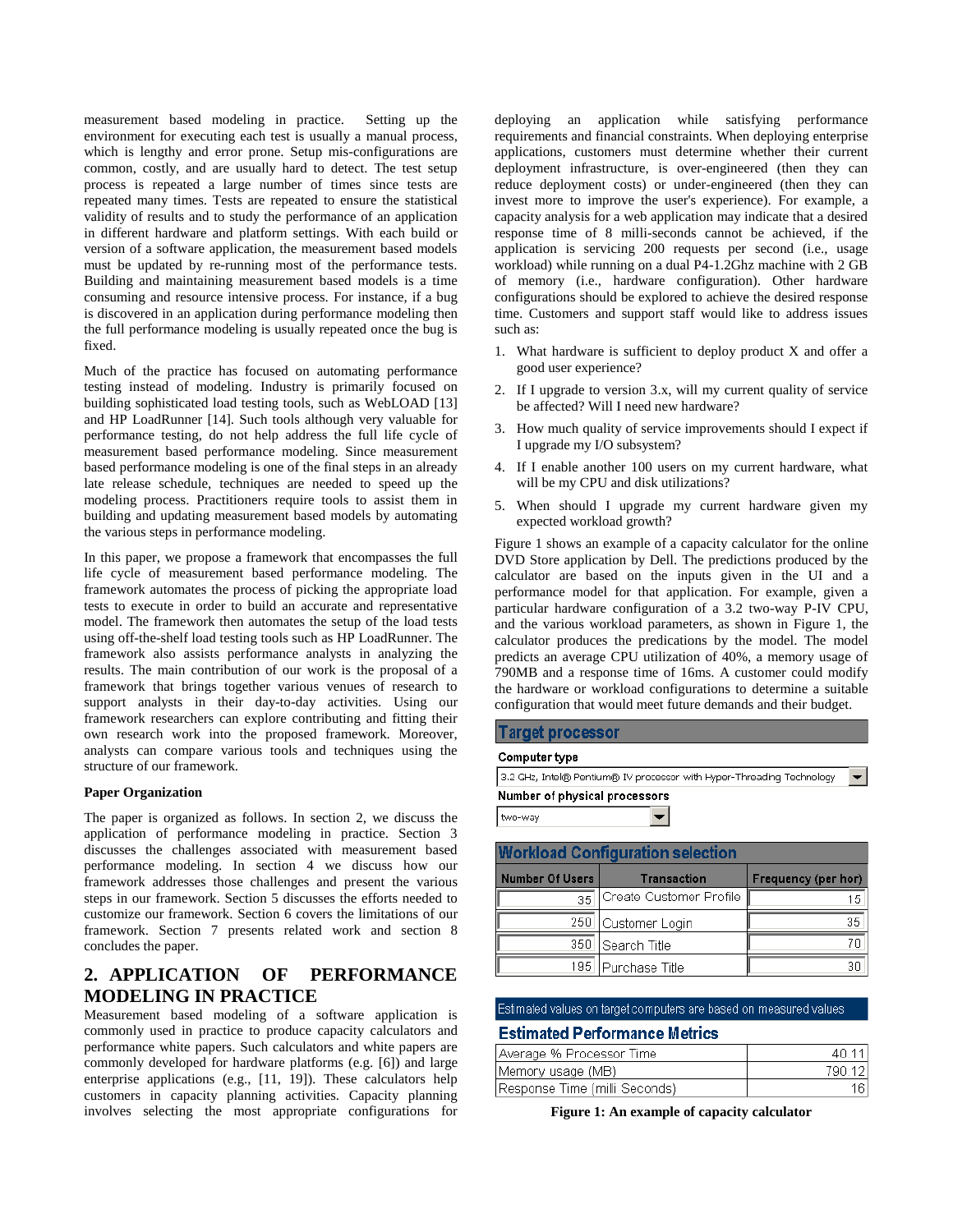

**Figure 2: The conceptual framework for measurement based performance modeling**

# **3. CHALLENGES OF MEASUREMENT BASED PERFORMANCE MODELING IN PRACTICE**

Building a measurement based performance model is a challenging task in practice due to many of the following reasons:

- 1) **The large number of tests that must be executed.** A large number of tests must be executed in order to ensure that the model captures the various possible workload and configuration options for an application. For example, tests should be conducted for various configuration settings of an application. Tests may be repeated several times to gain statistical confidence in the captured performance metrics. Tests must be conducted on multiple platforms to model and benchmark the effects of changing underlying hardware platforms.
- 2) **The limited time that is available for performance modeling.** Performance modeling is usually done as the last step in an already tight and usually delayed release schedule. Hence managers are always hoping to reduce the time allocated for performance modeling.
- 3) **The risk of error due to the manual process that is followed to setup, execute and analyze the tests.** There exist many tools to help in automating the generation of loads for performance testing. However, there exist no tools for configuring the application under tests, setting up the tests, and analyzing the results in an automated fashion. In practice, all these tasks are done manually and are especially error prone.
- 4) **The risk of having to repeat the full modeling process.** All too often the modeling process reveals problems or misconfigurations are discovered. Once the identified problems are addressed, the modeling process must be restarted from scratch while having minimal impact on the time allocated for performance modeling.

Such challenges have been noted by other researchers and practitioners as well. For instance, Gunther cites lengthy measurement and modeling phases as the main reasons for management's skepticism towards performance modeling and capacity planning [8].

# **4. OUR PERFORMANCE MODELING FRAMEWORK**

In this paper we propose a performance modeling framework which addresses the aforementioned challenges as follows:

- 1) **The large number of tests that must be executed.** Our proposed framework supports the use of advanced test selection and prioritization techniques such as ANOVA selection [9] and screening designs [10], to reduce the number of tests. The framework also supports the re-use of data from previous releases or builds of an application.
- 2) **The limited time that is available for performance modeling.** The framework automates many of the time consuming tasks needed for building performance models. The framework also reduces the time needed for tests.
- 3) **The risk of error due to the manual process that is followed to setup, execute and analyze the tests.** The framework automates the processes for setting up the environment, executing the tests and analyzing the tests. This automation ensures that errors are minimal. Moreover the framework contains a validation step which uses prior performance tests and heuristics to flag possible bad tests and to rerun them or remove them from the model building step.
- 4) **The risk of having to repeat the full modeling process.** The framework detects and flags possibly problematic or mis-configured performance tests. The modeling process can be automatically executed incrementally after the problems are addressed.

Figure 2 shows the various steps in our framework. The framework constitutes of the following steps:

- 1) **Test enumeration** determines the set of performance tests that should be executed. The aim of the test enumeration step is to define the search space of all the tests which should be executed to build an accurate performance model.
- 2) **Test reduction** uses domain knowledge and historical information from prior runs to reduce the number of performance tests. Moreover test reduction uses statistical and experimental design techniques to reduce the number of tests that should be run.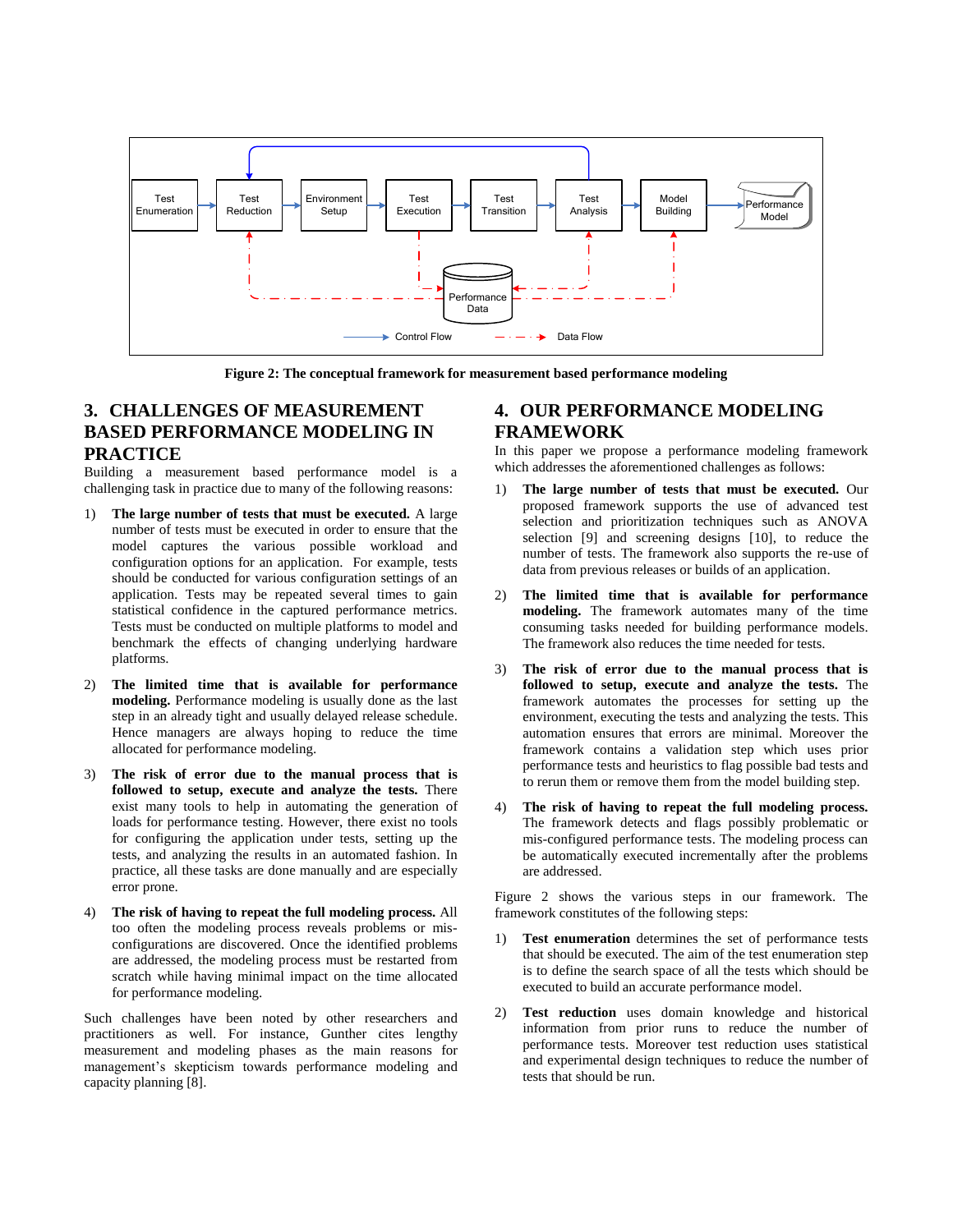- 3) **Environment setup** automates setting up the environment for performance testing. This includes installing the application and load testing tools. The application and the tools may be required to run on different operating system platforms. To support multi platform applications, practitioners can customize this step and reuse the other steps across platforms.
- 4) **Test execution** automates the task of running the test suite. It has three major activities of: Test Setup, Test Run, and Test Shutdown. This step is customizable to allow the use of performance/load testing tool that can be invoked automatically (e.g., from the command line).
- 5) **Test transition** prepares the environment to execute the next performance test from the tests specified in the first step in our framework. The practitioner can configure the framework between one extreme of full restore and restart of the system under test and the other extreme of directly starting the load for the following test. Once configured, the framework automatically executes the transition steps after finishing each performance test.
- 6) **Test analysis** step first compares the test results against other test results and against heuristics to detect any issues with the performance test itself. Next, the metrics from the performance counters are analyzed to draw the relation between performance counters and load injected.
- 7) **Model Building** In this final step, a regression model is built using statistical analysis tools, which models the application performance as a function of its load parameters.

A performance database stores the performance test and analysis data. The database is used in the test reduction, test analysis and model building steps. The database could be implemented using sophisticated database systems, or using files.

The framework permits performance analyst to encode the various heuristics that are used in their model building process on a daily basis. By encoding the heuristics they ensure that their model building process is repeatable. The documentation of the heuristics permits analysts to closely examine these heuristics and update them as their understanding of the application matures. Analysts could also replace their heuristics with more sophisticated techniques as they evolve their modeling process. In the following subsections we describe in detail each step of our framework. We use the Dell DVD Store application as a running example to demonstrate the various steps of our framework.

We now briefly introduce the Dell DVD Store application. The DVD Store (DVD Store 2 or DS2) application is an open source enterprise software application. The DS2 application is developed by Dell as a benchmarking workload for white papers and demonstrations of Dell's hardware solutions [2]. DS2 seeks to emulate today's online stores, architecturally and functionally. DS2 has a three-tier architecture. DS2 includes application server components, database server components and a load generator engine (client emulator). The source code for the load generator is available and runs on various platforms. The load generator can generate load on different application servers, or directly generate load on the database server, skipping the application server altogether.

The load generator emulates website users by sending HTTP requests to the application front-end. The application front-end encodes the various business rules, e.g. ordering new titles, declining an order in case of insufficient inventory. All customers, titles and transactional data are stored in the database server tier. We chose DS2 over other applications for many reasons. First, it is an open-source application, allowing us to debug and fix many problems with the application. Second, it is simple and straight forward to use, through a command line interface. Third, it does not require any commercial software to get it running; we could use Apache Tomcat as its application server and MySQL as its database server. We now explain each step of our framework for performance modeling using DS2 as a running example.

# **4.1 Test Enumeration**

The first step towards performance modeling of a software application is to enumerate the list of performance tests which should be performed to build a performance model that would fulfill the requirements of customers. This step is the only manual step in our framework. Our framework automates the execution of the remaining steps. The test enumeration step consists of four phases. We discuss below each phase using the DS2 application.

#### **Phase 1: Enumeration of functional transactions**

The performance analyst begins with enumerating the functional transactions available in the application. For our case study, the functional transactions in the DS2 application are:

- i. Creation of a new customer profile
- ii. Customer login
- iii. Searching for titles by category, actors, genre, etc.
- iv. Purchasing a title

#### **Phase 2: Mapping functional transactions to workload classes**

The performance analyst needs to map the functional transaction to workload classes. Multiple transactions can be grouped and modeled as a single workload, or each transaction can be modeled as a separate workload. The analyst should decide based on the granularity and level of details required in the model. For example for the DS2 application, if we are not interested in modeling the performance demands of each individual transaction, we can consider a sequence of login-search-purchase transactions as a single workload, as done by researchers at Dell [6]. Rather, we decide to consider each transaction as a workload class. We consider that the sequence of login-search-purchase as a single workload may not be a valid assumption since a user might do several search operations before making a purchase.

### **Phase 3: Prioritizing workload classes for test execution**

The workload classes should be prioritized since the framework will execute tests to ensure that each workload is represented in the final performance model. For instance, if the performance model is being built for a new release in which the purchase functionality has been modified to accept a new method of payment, the analyst may decide to only execute the tests corresponding to the purchase workload and to reuse the data for other tests from the older model of the application.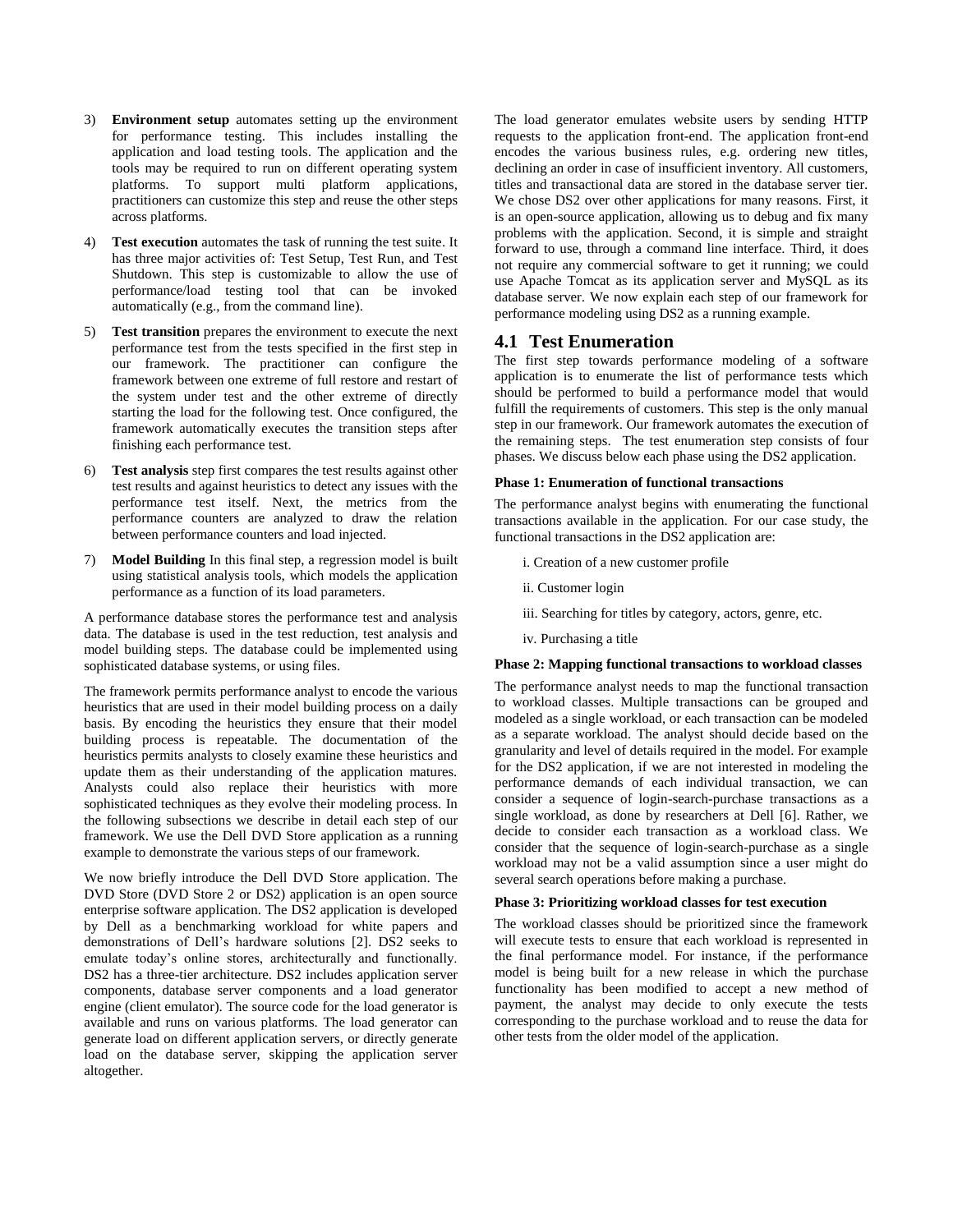#### **Phase 4: Picking the ranges for each workload class and the step size within a range**

The range for each workload class and the step size within the range are picked based on the experience of the analyst, the requirements imposed on the final performance model, and historical knowledge about the application. For instance, if a particular setting would peg a hardware resource at full utilization, the workload might be too high for the system to handle so the range should be adjusted. In the absence of historical data, some trial and error might be required to decide the ranges and stepping size, so that the measurement points are evenly distributed. Now we enlist the settings available for the DS2 workload classes, so that we can enumerate the tests with different values of those:

- 1. Frequency of a transaction: Number of transactions per hour.
- 2. Concurrency: Number of processes or threads concurrently generating the load on the application.
- 3. Search categories: Search by name, category, actors or genre.
- 4. Purchase quantity: Number of DVDs purchased in one transaction.

The frequency and concurrency settings are applicable to all four workload classes. The search category settings are applicable only to search workload. The purchase quantity settings are applicable only to purchase workload. Table 1 shows the relation between the various settings and the workload classes. All four settings (frequency, concurrency, search, and purchase) have four levels.

Performance tests should be conducted at various combinations of the available settings for each workload. For instance, the Login workload class has 4 levels for the frequency and concurrency settings resulting in 16 possible combinations, for which a performance test needs to be conducted. Based on studying the documentation of the DS2 application, we decided not to consider the interaction between the workload classes, since each workload class has a service demand that is independent of the demands of any other workload class. Based on our assumption and the number of settings, we have enumerated a total of 144 performance tests, as detailed in Table 1. If a performance analyst were to consider the interaction between the workload classes, then the number of tests would be quite larger using a factorial experiment design technique [4], as the total number of tests would be the multiplication of the number of possible tests for each workload class.

| Table 1: Performance test enumeration |
|---------------------------------------|
|---------------------------------------|

| Workload<br><b>Class</b> | Frequency<br><b>Levels</b>     | Concurrency<br><b>Levels</b> | Other                       | <b>Performance</b><br><b>Tests</b> |
|--------------------------|--------------------------------|------------------------------|-----------------------------|------------------------------------|
| Create<br>Profile        | 4                              | 4                            |                             | 16                                 |
| Login                    | 4                              | 4                            |                             | 16                                 |
| Search                   | 4                              | $\overline{4}$               | 4<br>(search<br>parameters) | 64                                 |
| Purchase                 | 4                              | $\overline{4}$               | (purchase)<br>quantity)     | 64                                 |
|                          | <b>Total Performance Tests</b> |                              |                             | 144                                |

## **4.2 Test Reduction**

Test reduction is the second step in our framework, shown in Figure 2. As discussed in Section 2, the large number of performance tests and long test durations are some of the key challenges in measurement based performance modeling. Hence,

it is necessary to introduce this step in the framework to reduce the number performance tests. However, there has been little research interest in performance test reduction methods. In this section, we propose a few performance test reduction methods, borrowing ideas from other research areas. We classify these methods as one of two types: static and dynamic. The static test reduction is a manual process, requiring good knowledge of the requirements of the performance model and the implementation of the application. The dynamic test reduction methods are based on mathematical tools and techniques, which are built into the framework and are carried out automatically.

#### *4.2.1 Static Test Reduction*

There usually are several functional transactions in a large software application. However, all of the functional transactions may not be important for performance modeling. For instance, customers who want to deploy a DVD Store application would not be much interested in the performance of the admin functionalities. Rather, they would like to know how the store front performs in regards to customer operations. Hence, uninteresting functional transactions can be filtered out. Such a reduction method draws from the knowledge of the requirements.

Another set of reduction methods draws from the knowledge about the implementation. For instance, if two features are similar to each other, it might be sufficient to conduct performance tests on only one of them. For example, purchasing a DVD and purchasing a DVD Collection features might differ by only a few code modules, so the performance analyst can decide to build a model that captures only one of the features to reduce the number of needed tests, at least in the first iteration of model building.

#### *4.2.2 Dynamic Test Reduction*

The idea of test reduction has been researched thoroughly in the functional testing area [22, 23]. However, this idea has not been explored much for performance testing and modeling. We present a few approaches, which although used for other purposes, can be practically used here.

The Pareto principle [25] suggests that a small number of the application features account for majority of the issues. This principle is applicable to functional as well as performance issues. The dynamic test reduction techniques seek to identify those few features which contribute significantly to application performance and only execute the tests that correspond to these features.

In large applications, a few important workload classes with large service demands have great impact on the overall application performance, while other workload classes might have minimal or negligible performance impact. Once those workload classes with large service demands are uncovered using a few performance tests, further testing for such less important workload classes can be avoided with a little or no loss in accuracy. In [10] Porter et al. propose a method called Main Screen Analysis to find out the important configuration parameters that affect the application performance. Menascé and Sopitkamol used two-way ANOVA to rank the configuration parameters that significantly impact overall application performance in [9]. Both these works can be used to rank the workload classes according to their significance on overall performance. Once the performance parameters are ranked by their significance on performance, tests corresponding to the least affecting parameters can be dropped from analysis with minimal loss of accuracy. Techniques used by Porter et al., and Menascé and Sopitkomal are based on experimental design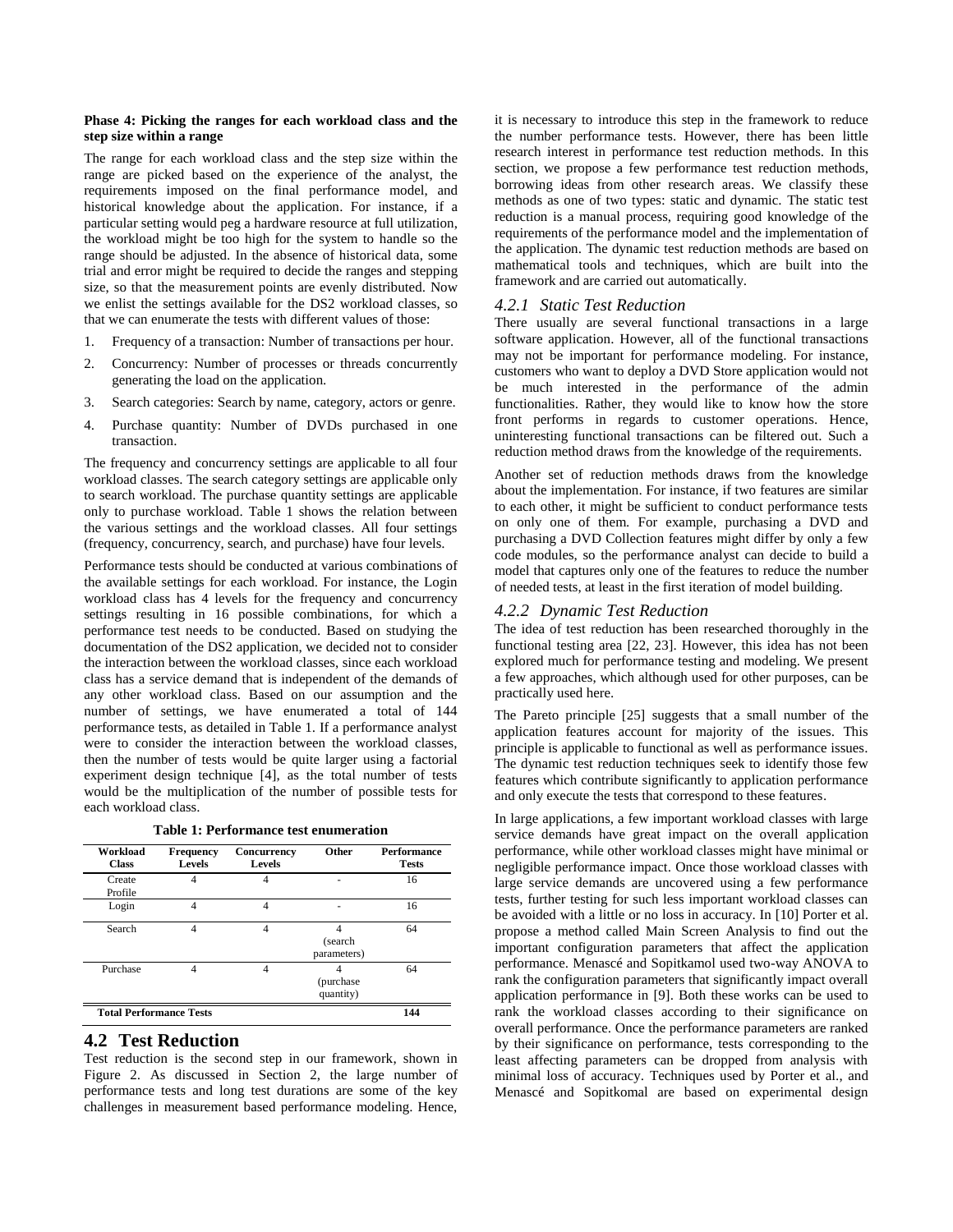theory. A detailed discussion of experimental design techniques is presented in [4].

The framework supports using the aforementioned methods or other research work in a plug-and-play fashion. In our case study, we used a simplistic method for test reduction. We ran the two extreme performance tests for each workload class: one with the lowest value and another with the highest value from the entire array of workload sizes, as derived after the test enumeration step. For instance, we ran the test for Purchase workload with quantities: one, and one thousand. If the framework does not discover significant differences in performance between these two tests, the framework skips the tests corresponding to the intermediate values. However, if the framework discovers significant differences in performance due to the parameter settings (such as concurrency, frequency and search type), it conducts the remaining tests for those settings. Using this simplistic method we could reduce the number of tests from 144 tests to 64 tests. The reduced list of performance tests is shown in Table 2.

|                  |                                  | Frequency (transactions per hour) |                   |                  |                   |
|------------------|----------------------------------|-----------------------------------|-------------------|------------------|-------------------|
|                  |                                  | 20                                | 40                | 60               | 80                |
| Concurrency 250  | <b>Creating Customer Profile</b> | T <sub>111</sub>                  | T112              | T113             | T114              |
|                  | Customer Login                   | T <sub>121</sub>                  | T <sub>122</sub>  | T <sub>123</sub> | T124              |
|                  | Search Title                     | T <sub>131</sub>                  | T <sub>132</sub>  | T <sub>133</sub> | T134              |
|                  | Purchase Title                   | T <sub>141</sub>                  | T142              | T <sub>143</sub> | T144              |
|                  | <b>Creating Customer Profile</b> | T211                              | T <sub>2</sub> 12 | T <sub>213</sub> | T <sub>2</sub> 14 |
| Concurrency 500  | Customer Login                   | T221                              | T222              | T <sub>223</sub> | T224              |
|                  | Search Title                     | T231                              | T <sub>232</sub>  | T <sub>233</sub> | T <sub>234</sub>  |
|                  | Purchase Title                   | T241                              | T <sub>242</sub>  | T <sub>243</sub> | T <sub>244</sub>  |
| Concurrency 1000 | <b>Creating Customer Profile</b> | T311                              | T312              | T313             | T314              |
|                  | Customer Login                   | T321                              | T322              | T323             | T324              |
|                  | Search Title                     | T331                              | T332              | T333             | T334              |
|                  | Purchase Title                   | T341                              | T342              | T343             | T344              |
| Concurrency 1500 | <b>Creating Customer Profile</b> | T411                              | T412              | T413             | T414              |
|                  | Customer Login                   | T421                              | T422              | T423             | T424              |
|                  | Search Title                     | T431                              | T432              | T433             | T434              |
|                  | <b>Purchase Title</b>            | T441                              | T442              | T443             | T444              |

#### **Table 2: Reduced list of performance tests for DS2**

# **4.3 Environment Setup**

The environment setup is the third step in our framework, as shown in Figure 2. This step is designed to install the application and the performance/load testing tools. Currently environment setup in the industry is a manual, ad-hoc and error-prone process. There has not been much research work on automating this step.

In our framework, we automated and implemented this step using a set of scripts in a stand-alone module, which is invoked by the framework engine. The scripts set up multiple computer systems – the application servers, database servers, load generators and performance tracking machines. The scripts then verify the correctness of environment setup by making sure that the relevant processes and services are running. However, each application and

load testing tool has its own installation steps. Hence, we anticipate a significant amount of rework is required in this step when customizing the framework to another application or platform. We discuss the efforts needed for customizing our framework in Section 5. Despite the large customization efforts needed for this step, our experience using the framework shows that it is worthwhile to automate this step, considering that the customization effort is a one-time effort.

# **4.4 Test Execution**

Conducting performance tests is a lengthy and tedious step. This major step is further divided into three sub tasks: test setup, test run and test shutdown.

### *4.4.1 Test Setup*

Each component of the application may need a set of test data for a particular test. For instance, the DVD Store application in our case study needs to be loaded with test data of DVD titles, registered customers, and their purchase history. Another important task in test setup is the configurations of the application server, the database server and the load generator. Different setting of the configuration parameters values can lead to drastically different performance results. It is important to associate a performance test result with its configuration for the test analysis step. Our framework archives the configuration files of the application with each performance test.

Being confident that the tests are not affected by any one-off anomalies includes making sure that the application is in a correct state before triggering the test. Problems with test setup are not usually captured until the test analysis step, when the counters contradict themselves or do not match expectations. For this reason, it is of prime importance to validate the test setup.

Our framework allows the writing of custom routines for test data setup, configuration, and setup validation. These routines are invoked by the framework before triggering the test, thus allowing complete automation of test setup tasks. Our experience at using the framework shows that once these custom routines are implemented, they provide significant time savings.

## *4.4.2 Test Run*

There has been considerable work in recent years in automating the running of load and performance tests. Sophisticated performance/load testing programs like LoadRunner and WebLOAD are available. These programs include 1) tools to record a script which represents the workload class that is being tested, and 2) tools to generate workload by playing multiple instances of the recorded scripts that emulate real-life concurrent users. To conduct the tests, multiple instances of the recorded scripts are played from the load generating machines, simultaneously probing the performance of the application. Once the scripts representing the workload classes are recorded, running of each test is a three step process:

- 1. Start the *performance counters*.
- 2. Turn on the *application*.
- 3. Start the *load generating tools*.

Starting of the performance counters can be the last or the first step in the process. However, starting the counters first allows capturing the transient response of the application while it is being turned on and the load is building up. Each of these three main components of the test setup might have multiple subcomponents that need to be turned on in appropriate sequence. Appropriate time gaps might be needed between the successive steps.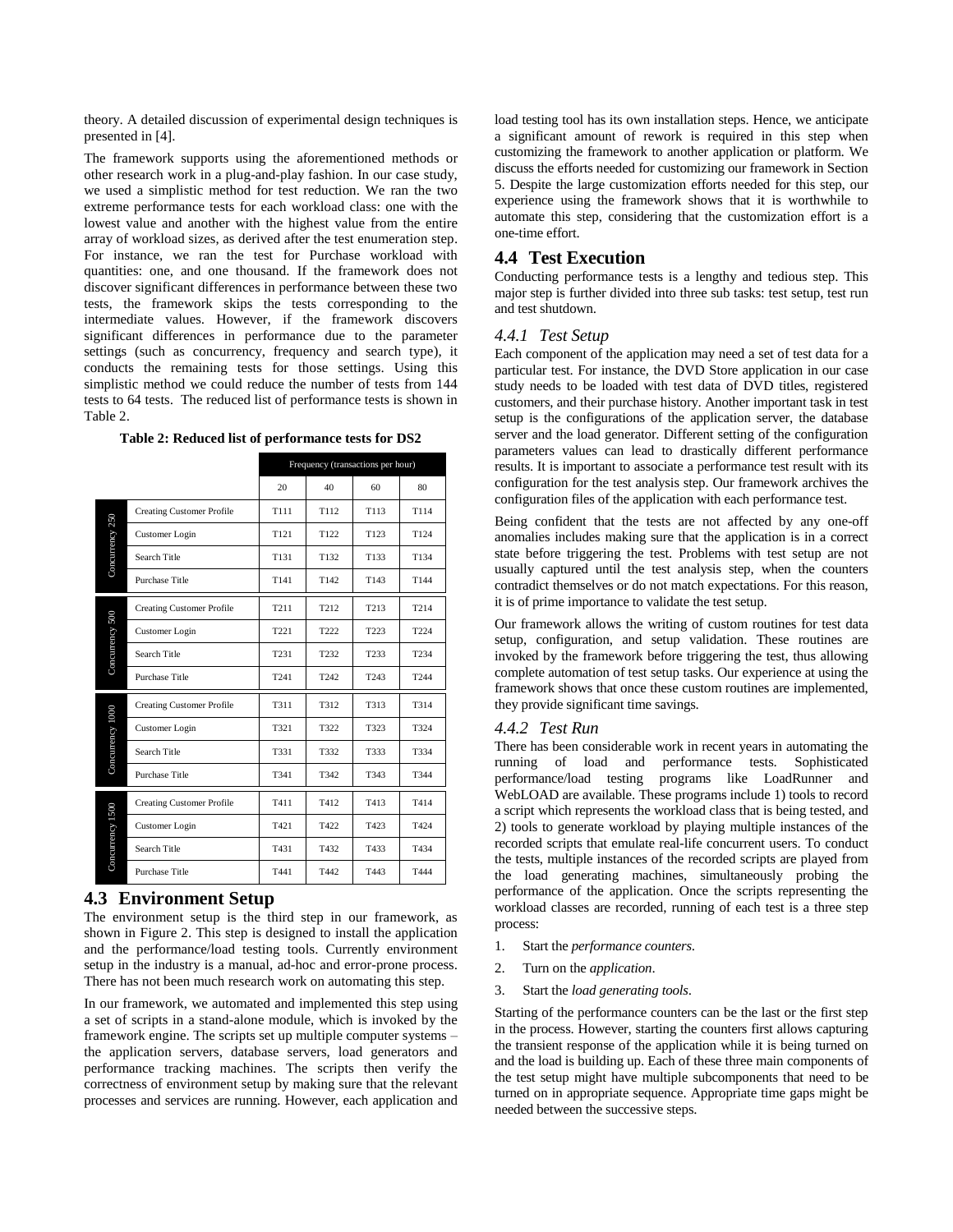Similar to test setup, the framework achieves automation in running tests by allowing scripting and error checking of this important step in a modular way.

Each performance test goes through three phases:

- 1. Warm-up: Also known as ramp-up phase, during which the application is being subjected to the workload. However the workload is not at its full strength but it is building towards the designated workload level.
- 2. Steady-state: The warm-up phase gives way to the steady state phase if the environment is well configured and the application can sustain the workload. During this phase, the performance metrics are normally distributed with respect to the average.
- 3. Cool-down: Also known as ramp-down phase, during which the load generator gradually stops injecting the workload and the resource utilizations gradually drop as the workload is winding down.

### *4.4.3 Test Shutdown*

The load generating tools should be shutdown. Often, the load generating tools are timed and can be setup to shutdown once a test is completed. The application under test may need to be triggered for shutdown or may continue running for the following tests. The decision to shutdown or to continue running the application is taken by the Test transition step. To remove the need for manual intervention, the framework manages this process with scripting and error checking.

#### **4.5 Test Transition**

Test transition is the process of switching from one performance test to the next. There are various approaches for test transition. The fastest way to transition is to conduct the tests back to back, meaning to start loading the application with the new workload, as soon as testing with the previous one is completed. This approach results in very fast test transition. However, it may not be recommended in all instances, since the residual load from the previous test may interfere with the next test. A slightly better transition approach is to add a delay, ranging from a few seconds to few minutes, between performance tests, so that the residual load would flow out of the system. The length of the delay can be determined experimentally. In practice, it is preferable to use a heuristic based transition approach. The approach uses heuristics which monitor a few metrics to determine if the residual load has flowed out and the system has reached idle state. For example, a check can be made on application resources to ensure that the next test is not triggered until the processor utilization of the application machine is below a particular threshold (e.g., 5%).

For some application domains, previous test data if continually accumulated can affect the results of the following tests. For example, mail server applications continuously accumulate emails so if the mail store is not cleaned up after every test, then the size of mail store will keep on increasing. With an ever increasing mail store size, the disk resource might show sluggish performance in the following performance tests. A regular archival process should be setup. After archival, fresh test data for a particular test should be loaded. The best approach for such application is to clean-up and restart the application after every test. The clean-up and restart approach would ensure that there is no interference between performance tests.

Similar to the previous steps, the framework manages to automate these tasks with modularity of invoking custom routines that carry out these transition tasks.

### **4.6 Test Analysis**

Data derived from each executed test should be analyzed for absence of errors. Manually analyzing the performance counters and application logs for these purposes could be time consuming, tedious and repetitive task due to the large amount of produced data. Our framework goes a step beyond by not only automating the analysis for errors, but also using the analysis for test reduction and model building.

The framework triggers the analysis of the results automatically after a test is completed. The major tasks of validating the test and analyzing the metrics are discussed in the subsections below.

#### *4.6.1 Validate the Test*

Several problems can arise during a performance test. For example:

- A functionality bug, e.g. a memory leak or inefficient implementation which results in a drift of the hardware resources towards instability during the test.
- An interference from other processes or applications such as automatic download and install of critical OS patches, or disk backup, These processes would cause abrupt changes in resource availability and would lead to invalid values for the performance counters.
- A physical aspect, such as the rise in the operating temperature of the data center housing the application under test. This temperature rise may lead to invalid performance counters.

Such problems leave the performance test data unusable for analysis and model building. To detect such problems, the framework invokes validation routines, which check if the application reached and maintained stability during the performance test and all counters are within their expected bounds. Moreover the logs produced by the application are mined to detect any execution anomalies which may indicate bugs in the application. There exists various log mining techniques to detect bugs from logs [5]. A performance analyst can choose a technique based on their needs.



**Figure 3: Instability in Resource Utilization**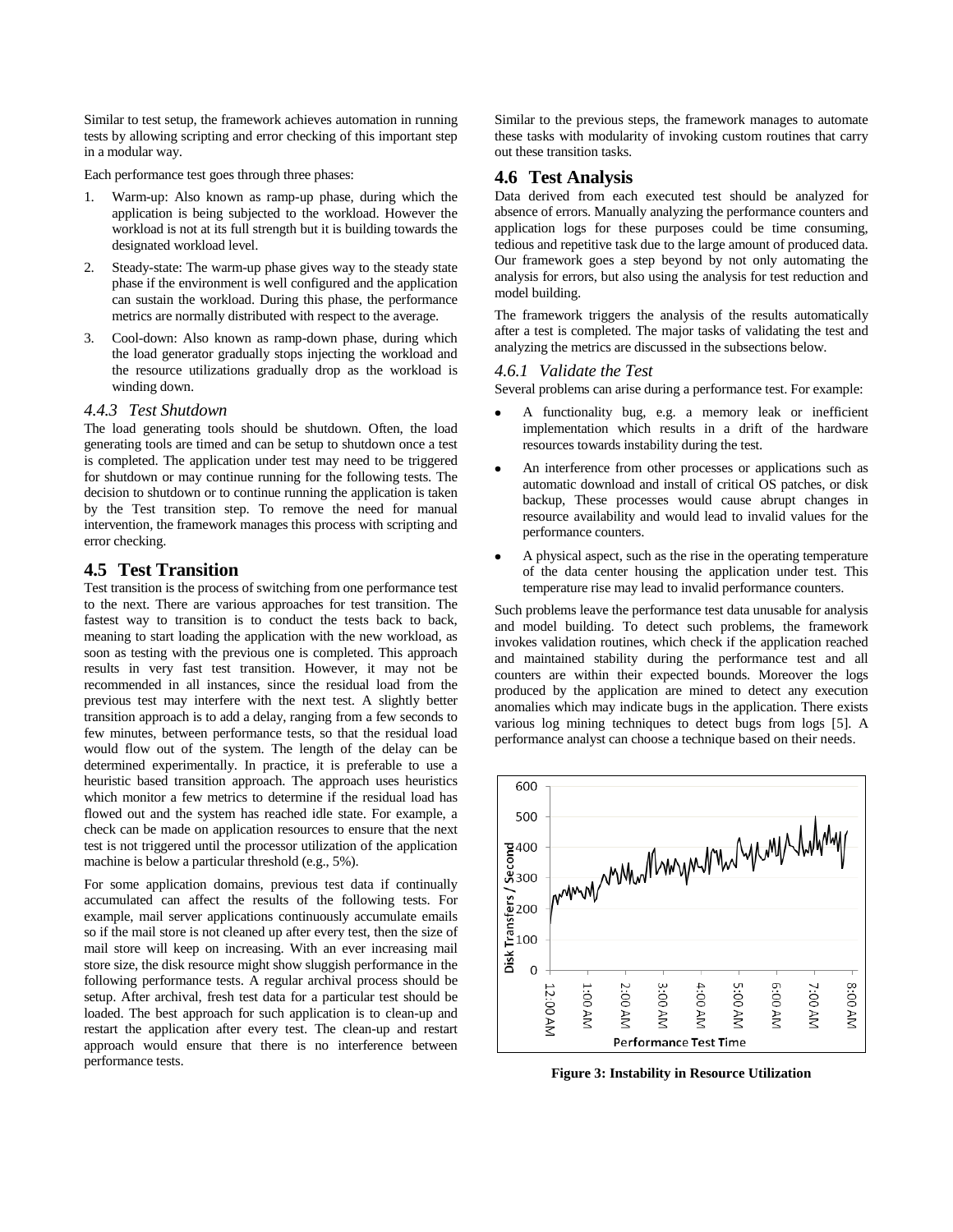A simple way to detect instability is the method of central moving average, which filters short term fluctuations and highlights longterm trends. The instability in Figure 3 could be easily detected algorithmically using this method. The method would show that the hardware resource usage keeps on growing throughout the test and never stabilizes.

Our implementation of the validation module for the DS2 does four types of validations:

- 1. If the application reaches and maintains steady state during the test, but the utilization of a resource is above 90% then we flag that test as unusable for modeling purposes. The reason being, that measurement data at high utilizations are hardly reliable and repeatable [20]. Furthermore, all scheduled tests at higher settings than the current test are skipped (as part of the test reduction step). This technique helps avoid wasting time in conducting performance test which would produce invalid data due to overloading of the application.
- 2. If the application does not reach steady state (exhibit ever increasing or ever decreasing trend in resource utilization), then we flag the test as unusable for modeling purposes. However, the framework continues executing the tests at higher workload settings, unlike the previous case, because instability in the current test may not necessary result into instability in tests at the higher workload settings.
- 3. If a performance test with the same workload was executed previously (for a previous or same build/version), and the measured metrics (utilization, response time, throughput) differ by a configurable boundary value, the framework flags the current test as a possibly bad run. The performance analyst can then do further analysis of such bad runs. After solving any issues, the framework can run incremental modeling tests, only executing the performance tests that were flagged out previously.
- If the logs of the application show errors during a performance test show, then we flag the test as unusable for modeling purposes. However, the framework continues executing the tests at higher workload. The performance analyst can override this decision and incorporate the results of this test in the modeling if they deem that the reported errors are not performance critical.

After all the tests are automatically executed by the framework and results are presented to the performance analysts. If there are any failures, manual debugging may be required to find the root cause of test failure. Once problems are fixed, the flagged test can be rerun. The modularity and automation in the framework allows the rerunning of all or only a subset of the performance tests.

Using our framework's validation step, we identified a dead-lock bug in the DS2 application. The application server tier would first open a connection to the database in order to allow customer to login and query its purchase history. Then the application would open a second connection to browse the titles related to the titles in the customer history. Within a few minutes of running a test, all the threads in the application server would end-up waiting for the second connection after capturing the first connection. As it was not possible with the current MySQL driver to reuse connection, we modified the code to do not query the purchase history and related titles. We had to fix the bug to allow us to conduct performance tests at concurrency levels that are significantly higher than previously modeled for DS2. Once we fixed the bug, we could perform modeling at higher concurrency levels

#### *4.6.2 Metric Analysis*

For each performance test, the counters collected during the warmup and cool-down periods should be pruned from the analysis, while the counters from the steady state time period are carried forward for analysis. Then, counters are imported in a statistical analysis package, such as R [24], and statistical functions are applied to derive the average performance metric values.

Traditionally metric analysis has been a tedious manual task in performance modeling studies. We automated this task by creating a script module that is invoked by the framework. The scripts chop off the performance counter data captured during the warm-up and cool-down periods of each test. We keep the length of the warm-up and cool-down period configurable in the framework, to allow it to be easily customized for different applications. Finally, the framework obtains the average metric values and stores the values in the performance database (see Figure 2) for the modeling effort.

We observed that for the DS2 application, a warm-up period of ten minutes was enough to reach steady state. The cool-down period for DS2 was negligible because of the way the load generating tool operates – it does not ramp-down the load during the trailing period of a test, it rather drops the load from its determined levels to zero when the test time is up. However, many performance analysts choose to keep the warm-up and cool-down period quite longer, to show the longevity and sustainability that are desired in commercial application.

### **4.7 Model Building**

In the previous step, the framework produced the performance metrics at different workload sizes. In this step, the framework invokes the R [24] statistical tool which builds a linear or nonlinear regression model for the performance of the application. Figure 4 shows an example of fourth order regression model between response time and processor utilization. Once a regression model is built, performance predictions at arbitrary load levels are done using the fitted model. For a comprehensive discussion of regression models and prediction techniques, refer to [4], particularly chapters 14 and 15. The developed regression model could be used as a backend for a capacity calculator.

![](_page_7_Figure_15.jpeg)

**Figure 4: Processor Utilization vs Response Time**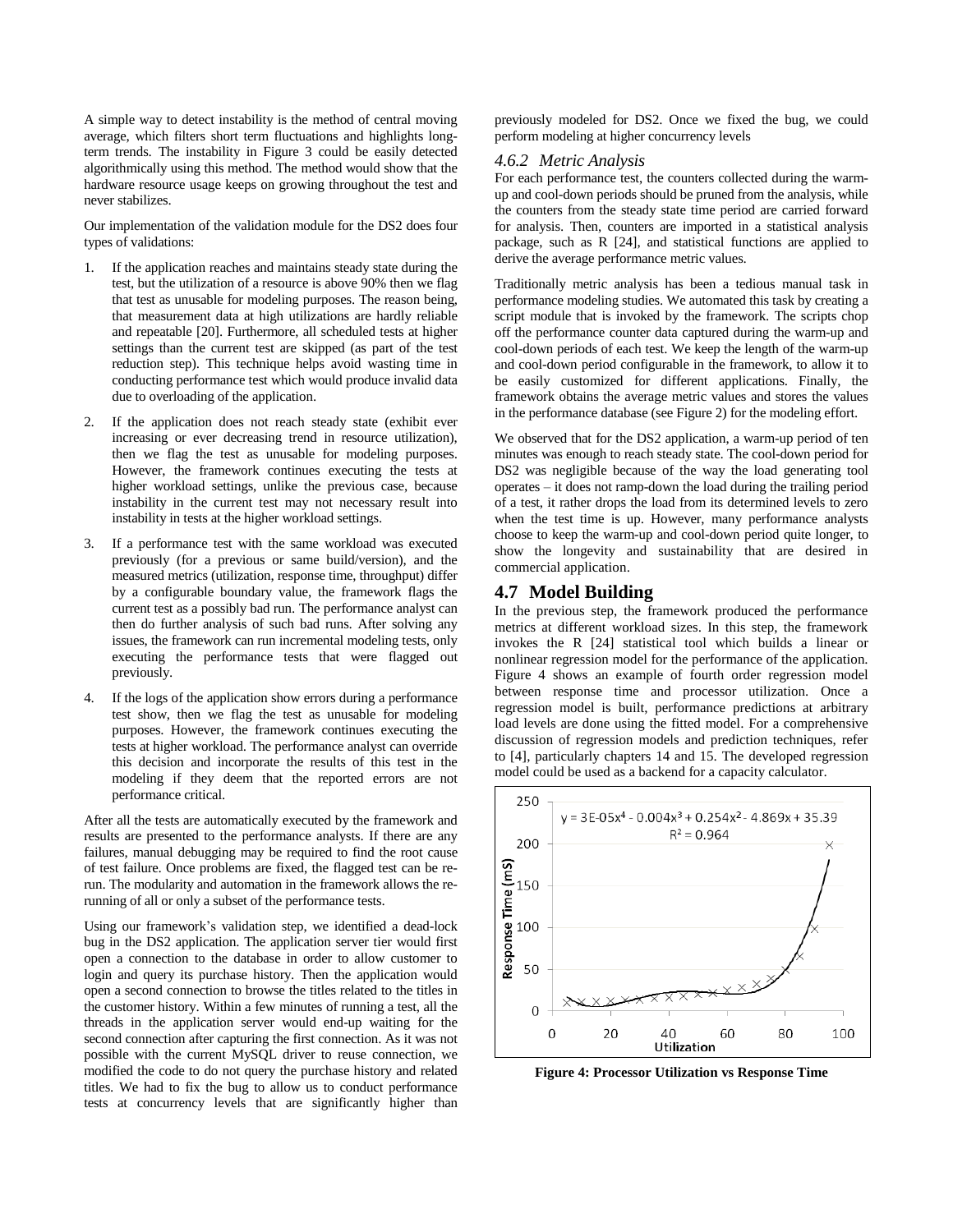# **5. CUSTOMIZATION EFFORT**

A major benefit of adopting our framework is the ability to reuse modeling efforts when building performance models for other applications; or other platforms, versions and builds of the same application. In addition to using the framework for building a performance model for the DS2 application, we are using the framework for performance modeling of a large multi-platform enterprise application.

When reusing the framework, several steps in the framework need to be customized to achieve automation. Table 3 indicates the amount of effort needed to customize the steps in our framework. We classify the customization efforts as Minimal, Reasonable or Extensive. Minimal efforts are characterized by a quick review of the step; most of the implementation would be applicable as it is, with little changes needed. Reasonable efforts imply the need for changing or rewriting of some parts of the implementation of that step. Extensive efforts are characterized by a major rewrite of the implementation for that step.

We anticipate that the efforts to customize the framework for another build to be minimal, because all the steps would be applicable, as they are. For another version of the same application, reasonable efforts may be required in test enumeration and reduction, considering that new features introduced in the version would result in additional workloads which should to be tested and modeled. The rest of the framework would still be applicable as is. To customize the framework for the same application running on a different platform, the setup and transition steps would need a rewrite of most of the implementation, resulting in extensive effort requirement. However, spending the extensive efforts to customize the framework would show returns many times, which would easily justify the cost. To customize the framework for a different application deployed on the same platform, reasonable efforts are required in the setup, execution and analysis steps because changes to the automation scripts are needed.

|  |  | Table 3: Estimated efforts for customizing our framework |
|--|--|----------------------------------------------------------|
|  |  |                                                          |

| <b>Framework Step</b>    | Another<br>Build | Another<br><b>Version</b> | Another<br>Platform | Another<br><b>Application</b> |
|--------------------------|------------------|---------------------------|---------------------|-------------------------------|
| <b>Test Enumeration</b>  | Minimal          | Reasonable                | Minimal             | Extensive                     |
| <b>Test Reduction</b>    | Minimal          | Reasonable                | Minimal             | Reasonable                    |
| <b>Environment Setup</b> | Minimal          | Minimal                   | Extensive           | Extensive                     |
| <b>Test Execution</b>    | Minimal          | Minimal                   | Reasonable          | Extensive                     |
| <b>Test Transition</b>   | Minimal          | Minimal                   | Reasonable          | Reasonable                    |
| <b>Test Analysis</b>     | Minimal          | Minimal                   | Minimal             | Reasonable                    |
| Model Creation           | Minimal          | Minimal                   | Minimal             | Minimal                       |

# **6. LIMITATIONS**

The proposed framework is based on our research and experience in measurement based modeling of two applications: the Dell DS2 application and another large enterprise application. These applications are complex enterprise applications but they may not represent the entire class of enterprise applications. Additional steps and limitations may be discovered while applying the framework to other applications.

We integrated research from other researchers to automate various steps in our framework. However, limited research was available in a few of the steps, so we employed heuristics in those steps. However our framework directs researchers to focus on these areas. Moreover the encoding of those heuristics in the framework ensures that the repetitive tasks corresponding to those heuristics are not missed and could be later revisited by practitioners.

Some of the dynamic analysis activities are currently not automated in the framework and a performance analyst must conduct these activities manually. This is our first attempt at building this framework, which can be extended further with research work focusing on each of the following points.

- Adjusting the performance tests to precisely determine various key operational points or objects, e.g. knee capacity and bottleneck resources. Unless the tests are carefully designed, the built model can be inaccurate near such operational points.
- Adjusting the performance testing period and lengths of ramp-up and cool-down periods. This mainly involves determining how long the application takes to reach steady state condition and how many data points we need in each test, to be confident enough about the input data and analysis results.

# **7. RELATED WORK**

Goldsmith et al. present a measurement based technique for modeling computational complexity, to avoid relying only on theoretical asymptotic analysis [3]. Similar to their work, our framework aids in measurement based modeling, rather than analytical or simulation modeling. Their modeling effort is for algorithmic performance of non-Markovian applications [4]. In contrast, our modeling effort is for enterprise applications which are Markovian in nature, i.e., service demands for each new request in a workload is independent of previous requests and the current state of the application. Moreover, the presented framework would prove to be extremely useful to Goldsmith et al. in performing and managing the numerous performance tests required to empirically measure computational complexity.

A tool called JUnitPerf built by Clarkware Consulting helps automate performance testing during the development cycle [15]. JUnitPerf helps reuse the unit tests written in JUnit [16] for performance testing of code units, as the developers finish coding and refactoring. JUnitPerf is valuable for performance testing during the development cycle. However, our framework is used to model the overall performance of the whole application before shipping instead of modeling a particular unit of code.

Mania and Murphy present a framework for automated LQN based performance modeling [12], which is derived from the trace-based modeling technique proposed by Woodside et al. [17]. Mania and Murphy's work is limited to analytical performance modeling, in particular LQN based modeling. In contrast, our work derives its models using measurement based modeling techniques.

Smith et al. propose a process for building software and system performance models from UML models [21]. Their work provides a framework for analytical performance modeling. In comparison, our framework is for measurement based performance modeling.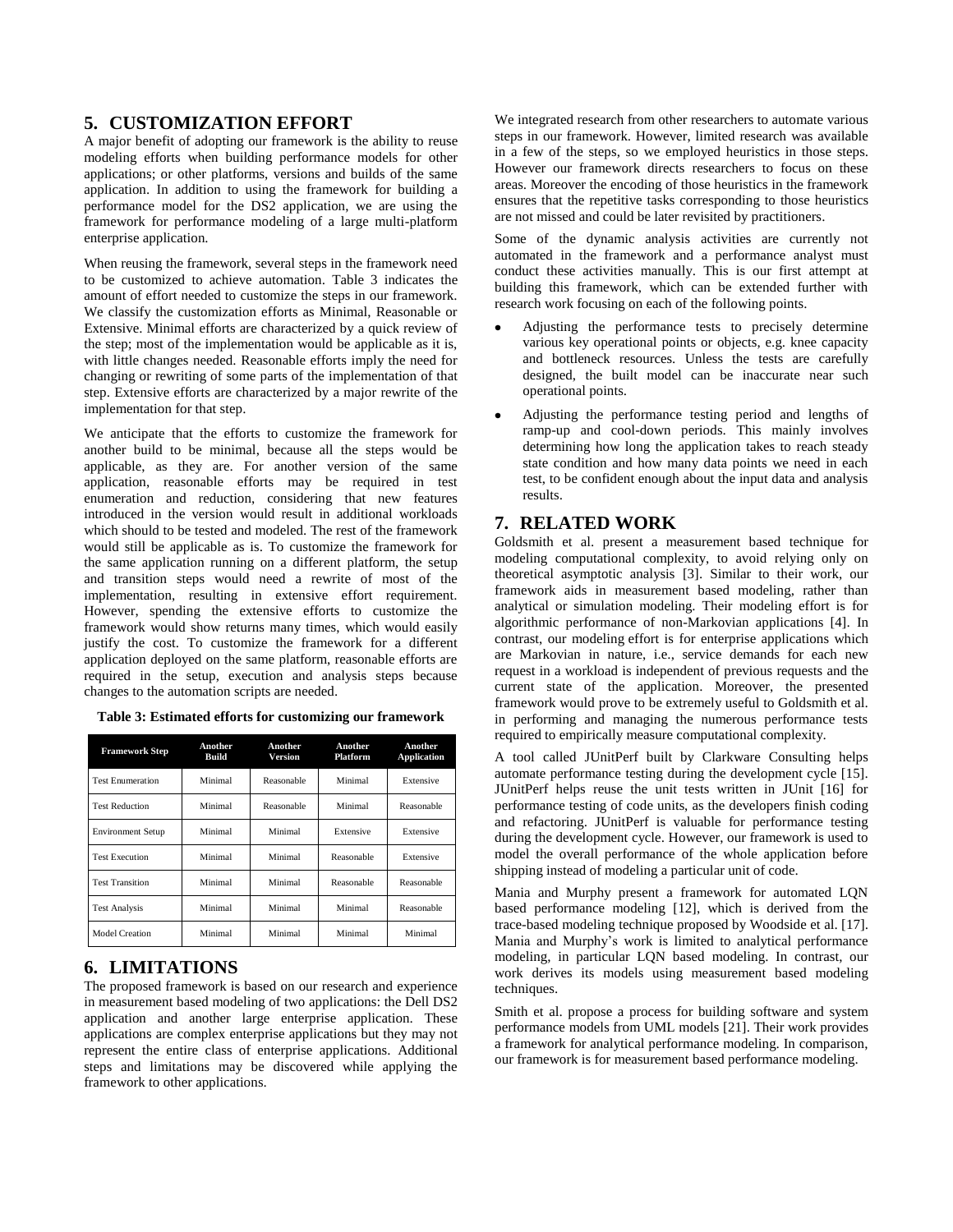# **8. CONCLUSION**

We presented a framework for performance modeling of software applications. The need for such a framework is felt from the current challenges in performance modeling practices in industry. Performance analysts are continuously building and updating performance models for enterprise applications. These models are produced through a labor intensive and error prone process which always occurs at the end of already late release schedules.

Our proposed framework automates the building of measurement based performance models. The framework is based on our experience in performance modeling of two large applications: the DVD store application by Dell Corporation and another larger enterprise application. We presented the limitations of our framework and highlighted our experience in using it. Moreover we discussed the effort involved in customizing our framework for other applications and other platforms. We conclude that more work is required to unify and automate the processes for performance modeling across the industry. More attention is required from academia on the use of measurement based techniques, which have wider acceptance in the industry, compared to other analytical and simulation based techniques.

### **Acknowledgement**

We are grateful to Research In Motion (RIM) for providing access to large enterprise systems. The findings and opinions expressed in this paper are those of the authors and do not necessarily represent or reflect those of RIM, its subsidiaries or affiliates. Our results do not in any way reflect the quality of products of RIM, its subsidiaries or affiliates.

### **9. REFERENCES**

- [1] Sankarasetty, J., Mobley, K., Foster, L., Hammer, T., and Calderone, T. 2007. Software performance in the real world: personal lessons from the performance trauma team. In *Proceedings of the 6th international Workshop on Software and Performance* (Buenes Aires, Argentina, February 05 - 08, 2007). WOSP '07. ACM, New York, NY, 201-208.
- [2] Jaffe, D., Muirhead T. 2005. The Open Source DVD Store Application. http://www.dell.com/downloads/global/power/ps3q05- 20050217-Jaffe-OE.pdf
- [3] Goldsmith, S. F., Aiken, A. S., and Wilkerson, D. S. 2007. Measuring empirical computational complexity. In *Proceedings of the the 6th Joint Meeting of the European Software Engineering Conference and the ACM SIGSOFT Symposium on the Foundations of Software Engineering* (Dubrovnik, Croatia, September 03 - 07, 2007). ESEC-FSE '07. ACM, New York, NY, 395-404.
- [4] Jain R. 1992. The art of computer systems performance analysis. John Wiley.
- [5] Yang, J., Evans, D., Bhardwaj, D., Bhat, T., and Das, M. 2006. Perracotta: mining temporal API rules from imperfect traces. In *Proceeding of the 28th international Conference on Software Engineering* (Shanghai, China, May 20 - 28, 2006). ICSE '06. ACM, New York, NY, 282-291.
- <span id="page-9-0"></span>[6] Muirhead T., Jaffe, D. 2005. Migrating enterprise databases from Sun servers to the Dell PowerEdge 2850 running Microsoft Windows Server 2003.

http://www.dell.com/downloads/global/power/ps1q05- 20040270-Jaffe.pdf

- [7] Woodside, M., Franks, G., and Petriu, D. C. 2007. The Future of Software Performance Engineering. In *2007 Future of Software Engineering* (May 23 - 25, 2007). International Conference on Software Engineering. IEEE Computer Society, Washington, DC, 171-187.
- [8] Gunther, N. J. 2006 *Guerrilla Capacity Planning: a Tactical Approach to Planning for Highly Scalable Applications and Services*. Springer-Verlag New York, Inc.
- [9] Sopitkamol, M. and Menascé, D. A. 2005. A method for evaluating the impact of software configuration parameters on e-commerce sites. In *Proceedings of the 5th international Workshop on Software and Performance* (Palma, Illes Balears, Spain, July 12 - 14, 2005). WOSP '05. ACM, New York, NY, 53-64.
- [10] Yilmaz, C., Krishna, A. S., Memon, A., Porter, A., Schmidt, D. C., Gokhale, A., and Natarajan, B. 2005. Main effects screening: a distributed continuous quality assurance process for monitoring performance degradation in evolving software systems. In *Proceedings of the 27th international Conference on Software Engineering* (St. Louis, MO, USA, May 15 - 21, 2005). ICSE '05. ACM, New York, NY, 293-302.
- [11] Research In Motion. Capacity calculator for BlackBerry Enterprise Server 4.1 for Microsoft Exchange. http://www.blackberry.com/select/toolkit/dls/BlackBerry\_En terprise\_Server\_Version\_4.1.0\_for\_Microsoft\_Exchange\_Ca pacity\_Calculator.xls
- [12] Mania D. and Murphy J. 2002. Framework for predicting the performance of component-based systems. In *Proceedings of IEEE 10th International Conference on Software, Telecommunications and Computer Networks* (Italy, October 2002). SoftCOM 2002. pp. 46-50, ISBN 953 6114 52 6.
- [13] WebLOAD load testing stress testing tool. http://www.webload.org/
- [14] HP LoadRunner Software. https://h10078.www1.hp.com/cda/hpms/display/main/hpms\_ content.jsp?zn=bto&cp=1-11-126-17%5E8\_4000\_100
- [15] http://www.clarkware.com/software/JUnitPerf.html
- [16] http://www.junit.org
- [17] Israr, T. A., Lau, D. H., Franks, G., and Woodside, M. 2005. Automatic generation of layered queuing software performance models from commonly available traces. In *Proceedings of the 5th international Workshop on Software and Performance* (Palma, Illes Balears, Spain, July 12 - 14, 2005). WOSP '05. ACM, New York, NY, 147-158.
- [18] S. E. Sim. 1998. Supporting multiple program comprehension strategies during software maintenance. *Masters thesis*, University of Toronto, 1998.
- [19] Research In Motion. BlackBerry Enterprise Server for Microsoft Exchange version 4.1 performance benchmarking. http://www.blackberry.com/knowledgecenterpublic/livelink. exe/fetch/2000/8067/645045/7963/7965/1180408/Performan ce\_Benchmarking\_Guide.pdf?nodeid=1367404&vernum=0
- [20] Pentakalos, O. and Friedman, M. 2002. *Windows 2000 Performance Guide: Help for Windows 2000 Administrators*. UMI Order Number: 4665., O'Reilly & Associates, Inc.